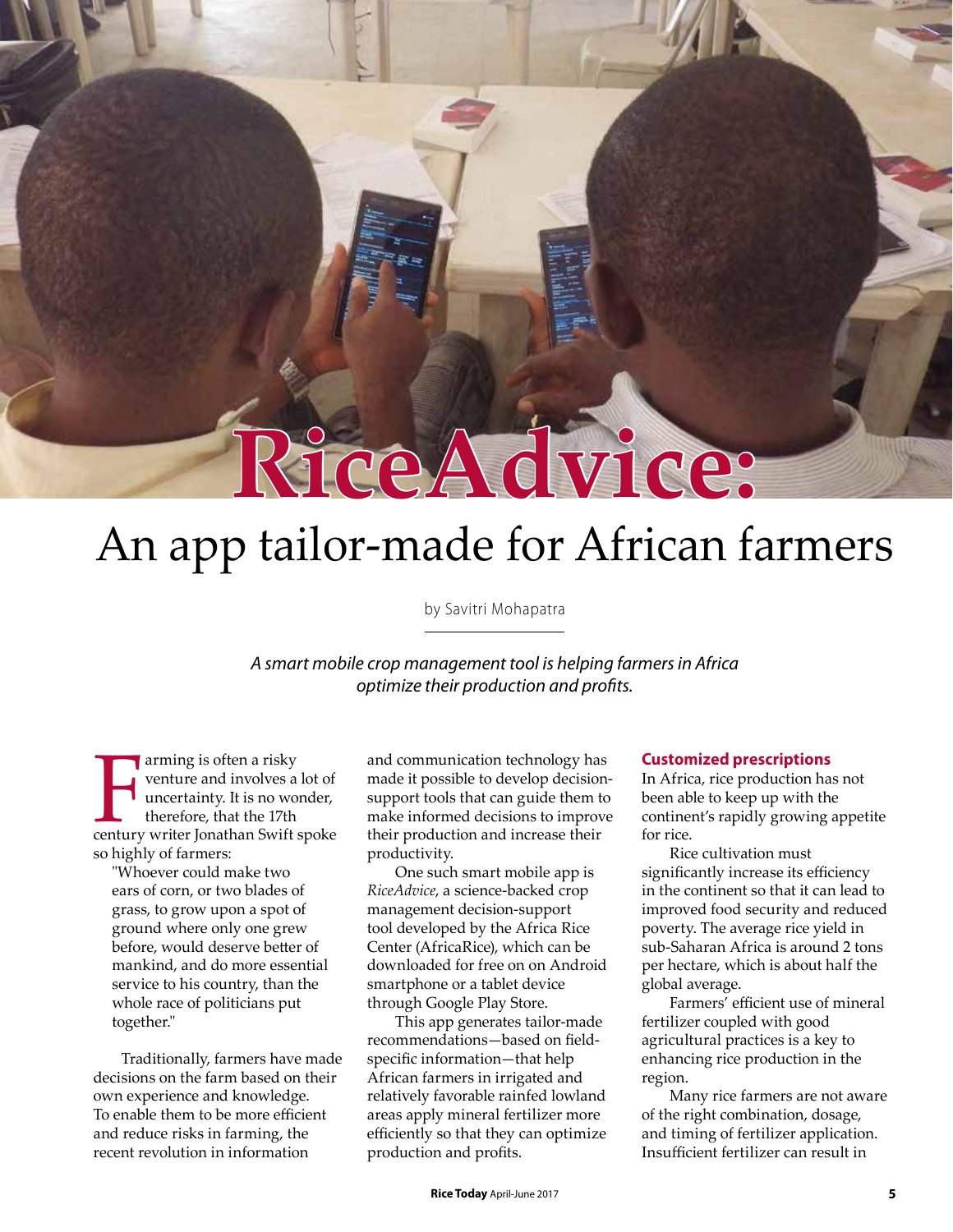**IN NIGERIA, a RiceAdvice service provider (***right***) collects information to generate customized recommendations on fertilizer options. (Photo by Kokou Ahouanton, AfricaRice.)**





loss of yield, whereas too much can reduce profit and may harm the environment.

Thus, tools that can eliminate guesswork and increase yields and profits through optimal fertilizer application are valuable for farmers. The *RiceAdvice* decision-support tool helps farmers identify the best option for fertilizer to buy, based on nutrient requirement and fertilizer prices.

Moreover, *RiceAdvice* helps farmers make better-informed decisions based on return-oninvestment calculations. They can select their own target yield based on their budget. In fact, this feature of *RiceAdvice* has been commended by the Deutsche Gesellschaft für Internationale Zusammenarbeit (GIZ)-Competitive African Rice Initiative (CARI), which is helping in the deployment of *RiceAdvice* in sub-Saharan Africa.

*RiceAdvic*e does not need an internet connection to generate the guidelines in villages or fields, except for updating the app. Expected users are farmers, extension workers, input dealers, traders, agricultural entrepreneurs, and development agencies in Africa interested in receiving expert advice for rice production.

AfricaRice studies have shown that the adoption of *RiceAdvice* recommendations can increase rice yield by 0.6 to 1.8 tons per hectare in farmers' fields.

"However, it is important to remember that *RiceAdvice* should be disseminated along with other good agricultural practices," emphasized Dr. Kazuki Saito, AfricaRice agronomist, who has spearheaded the development and dissemination of the tool.

# **Backed by science**

Explaining the importance of data from basic research that underpin *RiceAdvice,* Dr. Saito said that the decision-support system was built on decades of work by AfricaRice scientists and their partners since the late 1990s developing improved crop management options in irrigated and rainfed ecosystems.

Farmers were closely involved in the development of such crop management options. Care was taken to propose prototype technologies and good agronomic principles and decision tools rather than fixed technologies or blanket fertilizer recommendations, as the nutrient requirements of the crop can change, even across short distances in fields.

Thus, *RiceAdvice* is essentially based on databases from research repackaged into a format that is useful and accessible. The tool has been extensively fine-tuned and validated on the ground in consultation with farmers. More than 90% of the farmers who used the tool in Senegal and Nigeria during its validation phase are willing to continue using it.

## *RiceAdvice* **deployment**

In April 2016, a one-year project was launched by AfricaRice, with support from the government of Japan, to disseminate *RiceAdvice* in Nigeria and Mali to improve rice productivity, maximize rice farmers' investment potential, and catalyze youth employment. The project's overarching goal is to contribute to food security and social stability in the two countries.

 The project's strategy was to train 200 people, including youth and women, in these countries in the use of *RiceAdvice* and good agricultural practices in rice farming. The trained people, in turn, served as advisory service providers and gave recommendations generated by *RiceAdvice* to 12,000 farming households.

 The project aimed to increase rice yield in the target areas in Mali and Nigeria by 20%.

For the rollout in the two countries, the project benefited from the help of key development partners GIZ-CARI and Syngenta Foundation for Sustainable Agriculture as well as national agricultural research and extension systems such as the Institut d'economie rurale in Mali, the National Cereals Research Institute, and Ahmadu Bello University in Nigeria.

At the project closing meeting held at the AfricaRice-Cotonou research station in February 2017,